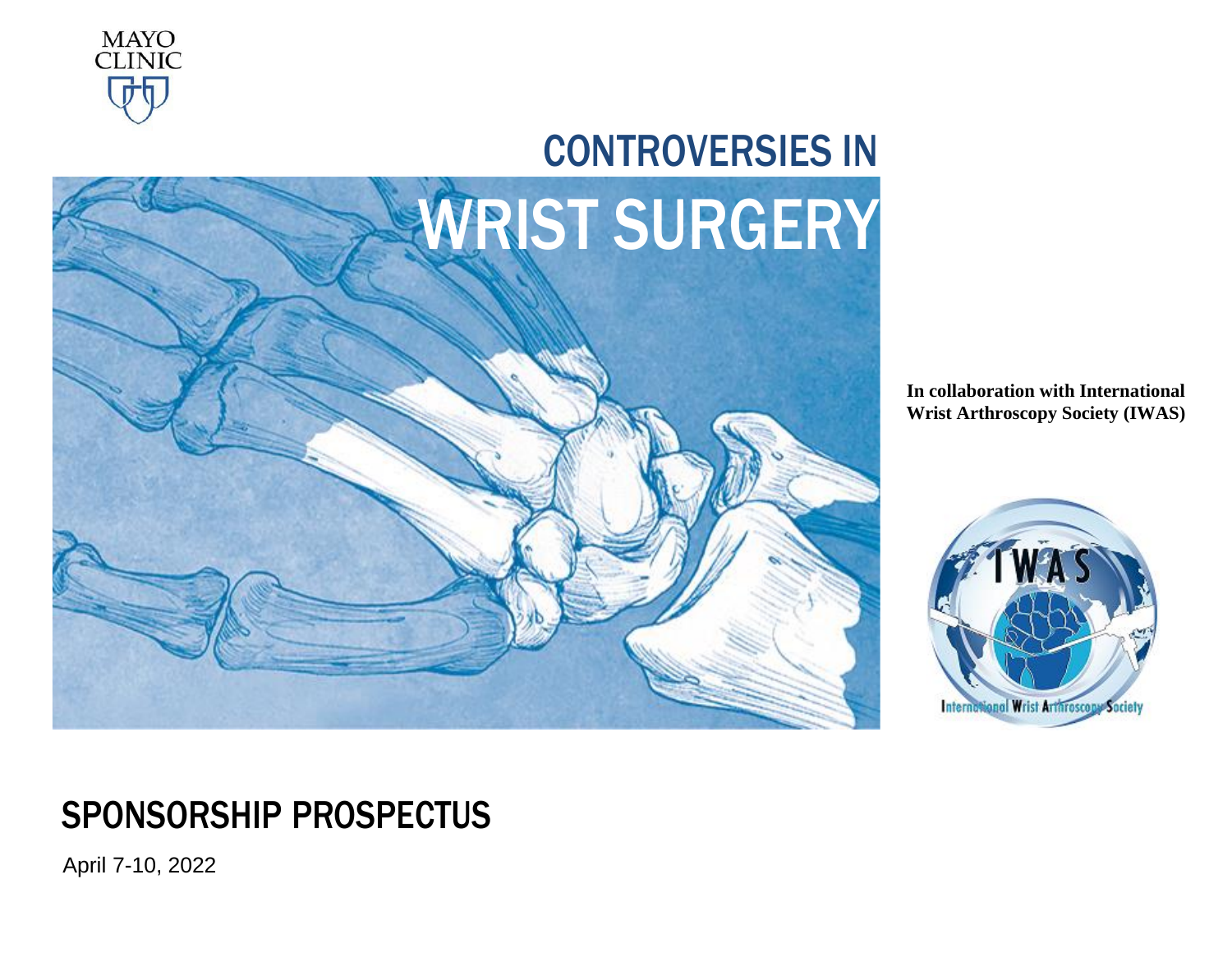# WELCOME

#### Greetings,

On behalf of the Department of Orthopedic Surgery, I am pleased to announce the **Controversies in Wrist Surgery** continuing medical education course which will be held April 7 – 10, 2022, at the Mayo Clinic in Rochester, MN.

#### **Course Description**

This course is designed for orthopedic and plastic surgeons with a significant hand practice and will cover the spectrum of disorders of the wrist and distal radioulnar joint. The format will be case-oriented, covering topics in bony and soft tissue trauma, degenerative disease, and inflammatory arthritis, to name a few. Videotaped surgery clips and cadaveric surgical dissection will be used to demonstrate complicated surgical procedures. Case examples will be presented prior to each didactic session, followed by open discussion. Breakout sessions will provide more indepth coverage of specific wrist topics and provide updates on advances in arthroscopy and arthroplasty from recognized experts in the field. A strong emphasis will be placed on surgical technique.

This course is designed for Orthopedic and plastic surgeons, residents, fellows, physician assistants and nurse practitioners. The anticipated audience for this educational program is expected to exceed 80 attendees.

#### **Course Highlights**

- Hear about the latest advances in arthroscopy and arthroplasty from recognized experts in the field
- Learn hands on surgical techniques by attending the pre-course cadaver lab
- Interact with colleagues involved in wrist surgery

#### **Sponsorship Information**

We have a variety of sponsorship opportunities for you to consider. Each of the opportunities is explained in further detail throughout this document. If you don't see what you're looking for, contact us and we will be happy to discuss additional advertisement opportunities.

Thank you in advance for your consideration!

Sincerely,

Lisa Winter, CME Specialist Mayo Clinic School of Continuous Professional Development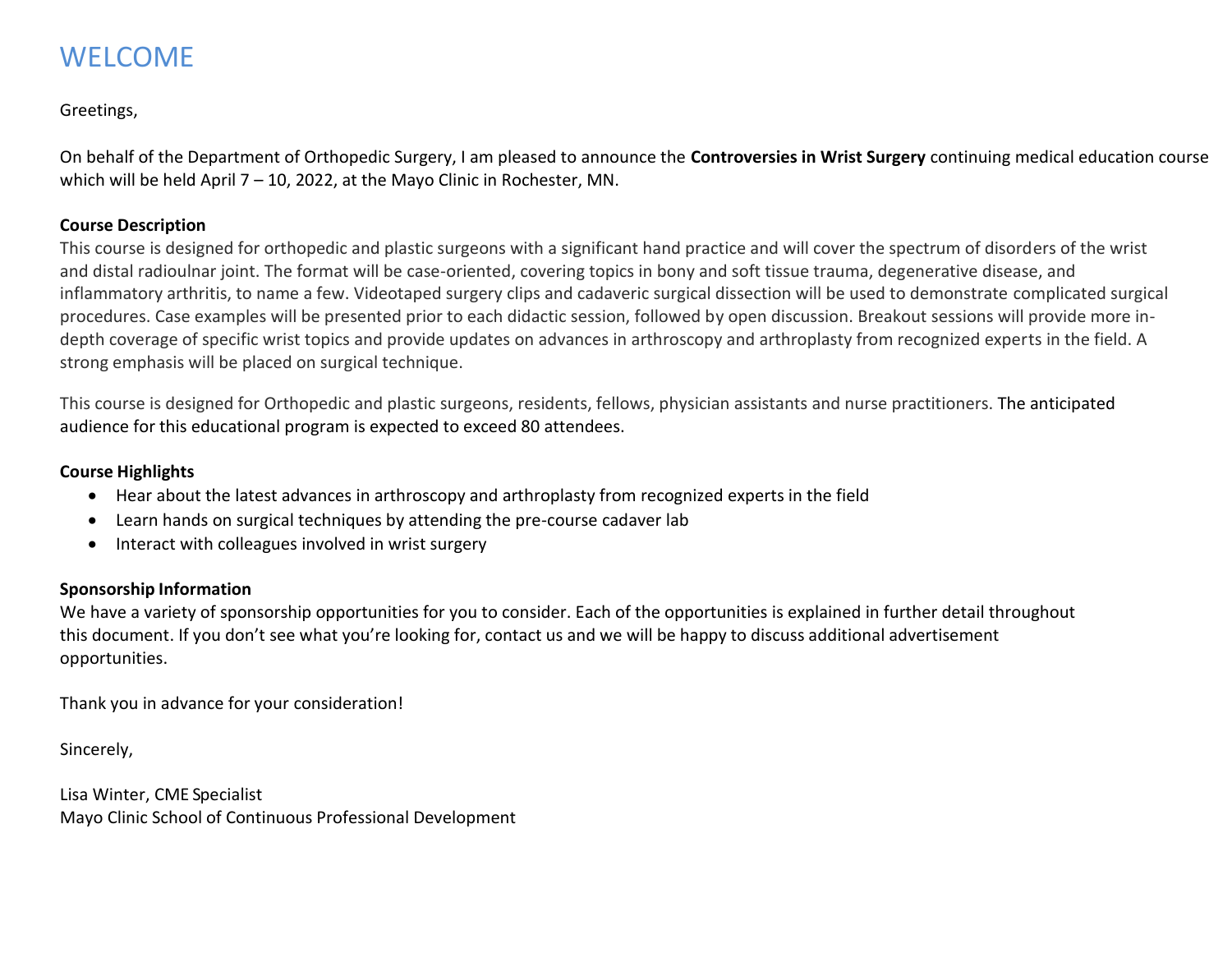### DATES AND LOCATION

### **Meeting Dates:**

April 7-10, 2022

#### **Meeting [Location:](http://www.fairmont.com/orchid-hawaii/)**

Mayo Clinic 200 First Street SW Rochester, MN 55901

# COURSE DIRECTORS AND KEY CONTACTS

### **Course Directors**

Steven L. Moran, M.D. *Professor of Plastic Surgery and Orthopedics*

Marco Rizzo, M.D. *Professor of Orthopedics*

Jan-Ragnar Haugstvedt, M.D., Ph.D. *Division Chair & Consultant, Hand Surgery, Department of Orthopedics, Ostfold Hospital Trust*

#### **Key Contacts**

Lisa Winter *CME Specialist* Direct Line: [507-284-8214](mailto:winter.lisa@mayo.edu) E-mail: [winter.lisa@mayo.edu](mailto:winter.lisa@mayo.edu)

Jenni Bertschinger *Education Administration Coordinator* Direct Line: 507-422-6716 E-mail: [bertschinger.jennifer@mayo.edu](mailto:bertschinger.jennifer@mayo.edu)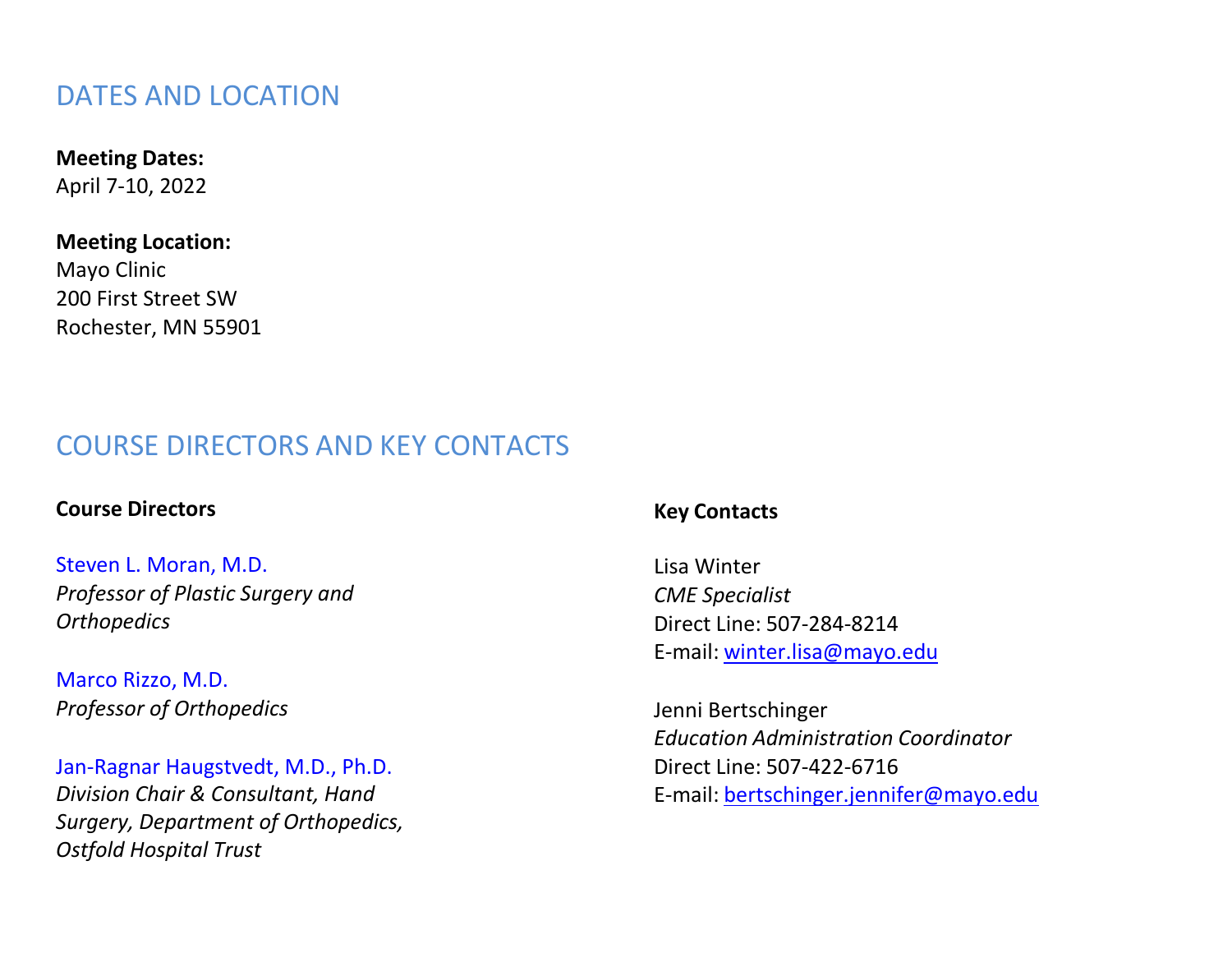# CONFERENCE HIGHLIGHTS

Topics and speakers are carefully chosen to provide quality, practical and evidence-based sessions.

### **Presentation Topics for 2022 Include:**

| Thursday, April 7, 2022                                                                                                                                                                                                                                                                                               | Friday, April 8, 2022                                                                                                                                                                                                                                                                                                                                                                                                                                                                                                  | Saturday, April 9, 2022                                                                                                                                                                                                                                                                                                                                                                                                                                                                                                                                     | Sunday, April 10, 2022                                                                                                                                                                                                                                                                                                                                                                                                                                                                       |
|-----------------------------------------------------------------------------------------------------------------------------------------------------------------------------------------------------------------------------------------------------------------------------------------------------------------------|------------------------------------------------------------------------------------------------------------------------------------------------------------------------------------------------------------------------------------------------------------------------------------------------------------------------------------------------------------------------------------------------------------------------------------------------------------------------------------------------------------------------|-------------------------------------------------------------------------------------------------------------------------------------------------------------------------------------------------------------------------------------------------------------------------------------------------------------------------------------------------------------------------------------------------------------------------------------------------------------------------------------------------------------------------------------------------------------|----------------------------------------------------------------------------------------------------------------------------------------------------------------------------------------------------------------------------------------------------------------------------------------------------------------------------------------------------------------------------------------------------------------------------------------------------------------------------------------------|
| 7:00 a.m. to 5:20p.m. - CT                                                                                                                                                                                                                                                                                            | 7:25 a.m. to 6:00 p.m. - CT                                                                                                                                                                                                                                                                                                                                                                                                                                                                                            | 7:00 a.m. to 6:00 p.m. - CT                                                                                                                                                                                                                                                                                                                                                                                                                                                                                                                                 | 7:00 a.m. to 12Noon - CT                                                                                                                                                                                                                                                                                                                                                                                                                                                                     |
| <i>(separate registration required)</i>                                                                                                                                                                                                                                                                               |                                                                                                                                                                                                                                                                                                                                                                                                                                                                                                                        |                                                                                                                                                                                                                                                                                                                                                                                                                                                                                                                                                             |                                                                                                                                                                                                                                                                                                                                                                                                                                                                                              |
| Ablative Techniques for TFCC,<br>Synovitis and Ligament Shrinkage<br>Ganglionectomy (Dorsal and<br>Volar)<br>Wafer<br>$\bullet$<br><b>TFCC Repair</b><br>SL Repair<br><b>Distal Radius Fixation</b><br>Scaphoid Repair<br>Intercarpal Fusion<br>$\bullet$<br>Perilunate Management<br><b>CMC &amp; STT Arthoscopy</b> | Radiographic Assessment, MRI,<br>$\bullet$<br>CT, or Bone Scan?<br>Blood Supply to the Scaphoid<br>$\bullet$<br>Casting Versus Screw: When and<br>$\bullet$<br>Who: What's the Evidence<br>Acute Arthroscopic Scaphoid<br>$\bullet$<br><b>Reduction and Screw Fixation:</b><br>Tips and tricks<br>Approach for Acute Fractures<br>$\bullet$<br>Risk Factors and my Algorithm<br>treatments<br>Radiocarpal, Axial Carpal, and<br><b>Ulnar Perilunate Dislocations</b><br><b>Total Wrist Replacement</b><br>(Live Video) | Radiology in the Diagnosis of<br>$\bullet$<br>Radial Sided Wrist Pain. The<br>Validity of MRI and MR<br>Arthrography<br>My Approach to SL Instability<br>$\bullet$<br>Review of Long-Term Outcomes<br>and Problems<br>Arthroscopic Management with<br>$\bullet$<br>and Without Grafting<br><b>Volar Grafting Techniques:</b><br>٠<br>Exposure & Plating of Scaphoid<br>Fractures.<br>Arthoscopic Fusions - Tips &<br>٠<br><b>Tricks</b><br>Nonvascularized Articular Bone<br>Grafting<br>Vascularized Grafting: Its Role in<br>2022<br>Reception: 6:00 p.m. | Why do we look for Better Ways<br>$\bullet$<br>to do This?<br>Trapeziectomy and Ligament<br>Suspension: Still the Gold<br>Standard?<br>Arthroscopic Management<br>$\bullet$<br>Salvage of the Failed CMC<br>Arthroplasty<br>Overview of DRUJ Stability<br>$\bullet$<br>Arthroscopic Management of<br><b>Ulnocarpal &amp; Ulnar Styloid</b><br>Impaction<br>Pyrocarbon Hemi-Replacement<br><b>Total Constrained Implant: The</b><br>Dutch Experience<br><b>Revision Following Replacement</b> |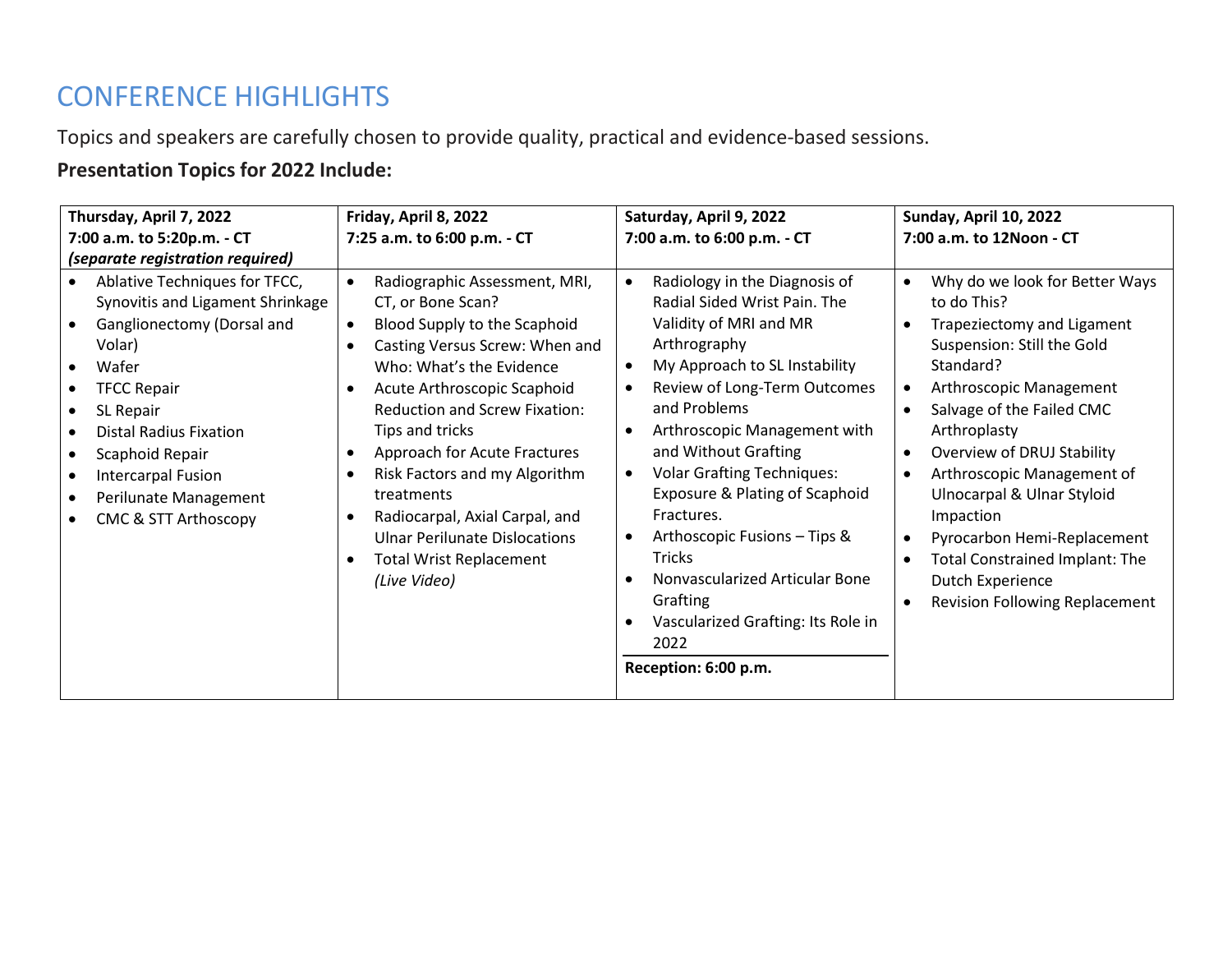# WHY SPONSOR?

Technical and educational exhibits provide a professional and educational environment in which physicians canreceive demonstrations, view products and services and discuss the clinical and surgical uses of these productsand services, including how they may improve the quality of care and the management of the medical/surgical practice. Additionally, the exhibits enhance the educational content of the meeting helping to provide quality continuing medical education.

### **Benefits of Sponsorship:**

- Interact face-to-face with numerous medical professionals
- Build visibility for your company in a competitive marketplace
- Expand your customer base and strengthen existing customer relationships
- Introduce new products and services
- Additional advertisement opportunities to expand reach and further socialize withattendees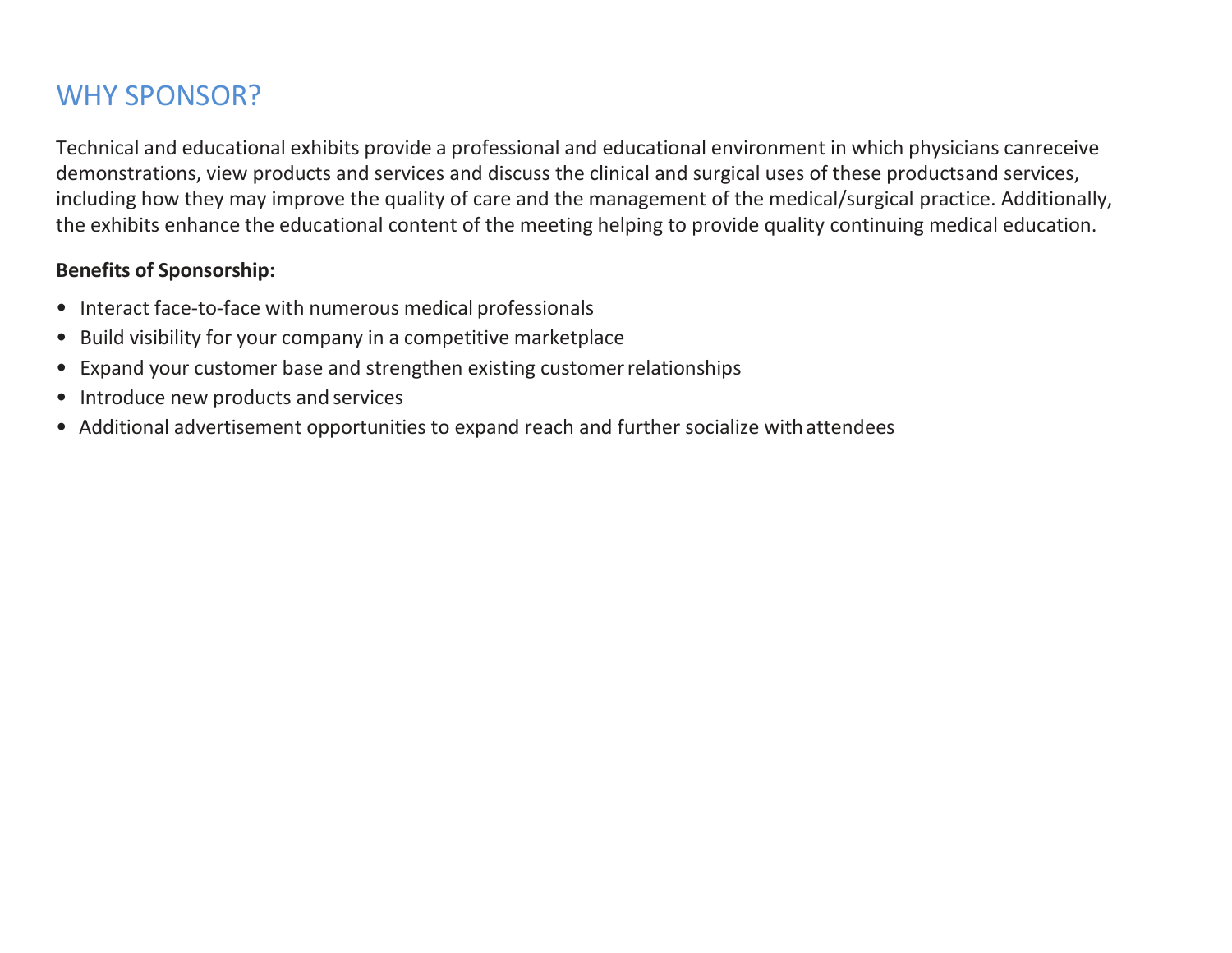## ADVERTISING OPPORTUNITIES

#### **Overview:**

This course offers a quality selection of marketing and advertising opportunities. These are designed to help companies further engage, network and connect with attendees during the annual conference. Mayo Clinic staff can help maximize exposure through additional advertisement opportunities.

#### **Don't see what you are looking for?**

Contact us and we would be happy to discuss additional advertisement opportunities with you.

**Reception - \$15,000** The evening reception for attendees and guest families will take place at a local off-site venue.

#### **Educational Forum - \$10,000**

Invite attendees to join you in an educational forum after the course adjourns each day (one opportunity per sponsor/day). All planning,marketing and setup will be the responsibility of the sponsor.

**Product Theater - \$5,000** After the hands-on lab, demonstrate your product to learners.

**Lunch - \$10,000**

**Coffee Break - \$7,500**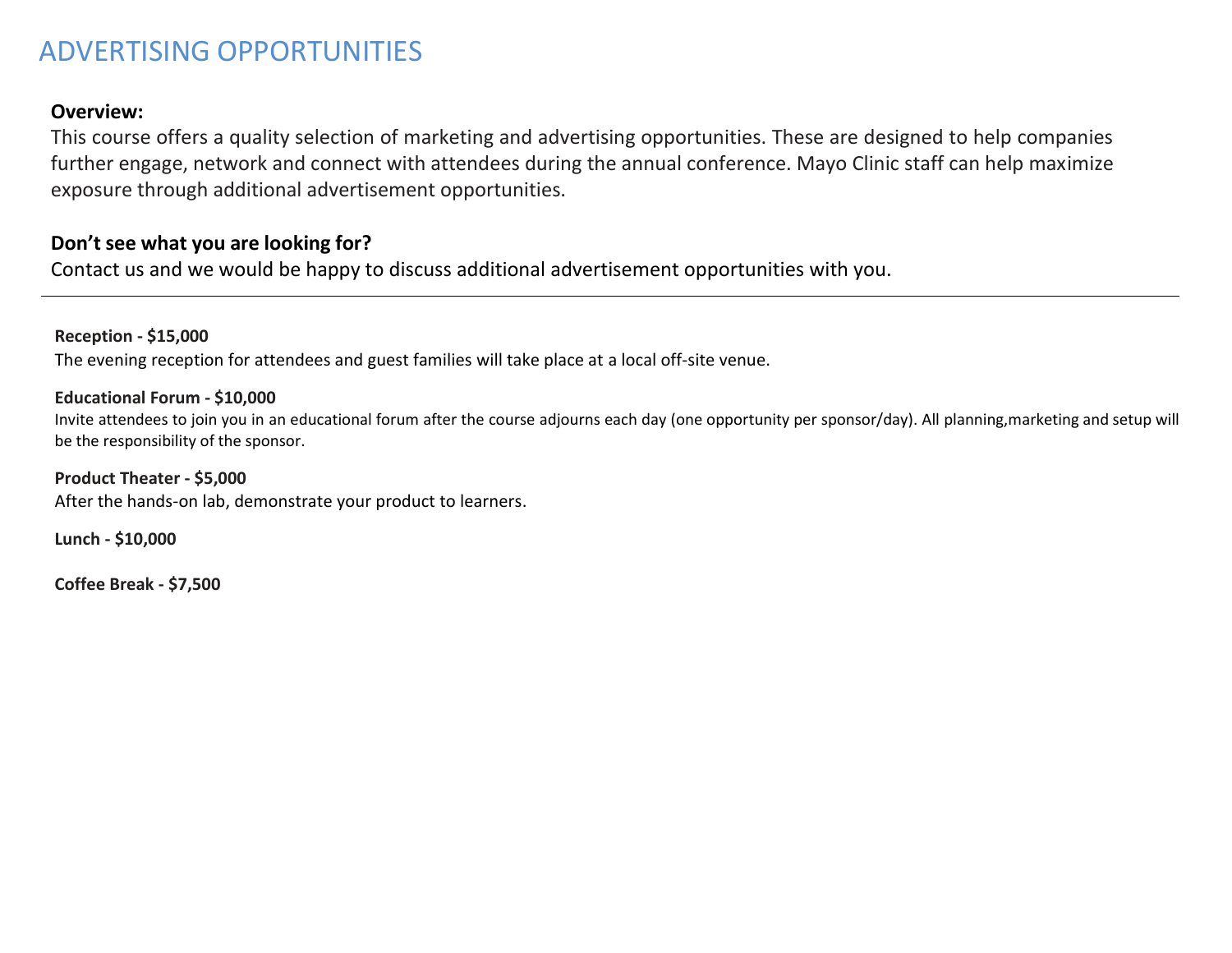## GENERAL EXHIBIT INFORMATION

#### **EXHIBIT CONTACT:**

Jenni Bertschinger Mayo Clinic 200 First Street SW, Plummer 2-60 Rochester, MN 55905 Phone: 507-422-6716 E-mail: [bertschinger.jennifer@mayo.edu](mailto:bertschinger.jennifer@mayo.edu)

#### **BOOTH FEE: \$2,000**

Includes:

- $\bullet$  (1) 6' table with (2) chairs
- Access to networking opportunities throughout the course.

### EXHIBIT SCHEDULE

Vendors will be allowed to exhibit during all meal and break times throughout the course.

[The program schedule will be available on our course](https://ce.mayo.edu/orthopedic-surgery/content/2022-controversies-wrist-surgery#group-tabs-node-course-default1) [website.](https://ce.mayo.edu/orthopedic-surgery/content/2022-controversies-wrist-surgery#group-tabs-node-course-default1)

\**Schedule subject to change*

### REQUIRED EXHIBIT PAPERWORK

Sign and return Letter of Agreement to [bertschinger.jennifer@mayo.edu t](mailto:bertschinger.jennifer@mayo.edu)o confirm yourexhibit space.

#### **PAYMENT:**

Make check payable to: Mayo School of Continuous Professional Development 200 First St SW, Plummer 2-60/ ATTN Rick Swanson Rochester, MN 55905 Please indicate: **Wrist 2022 /22R00872** on check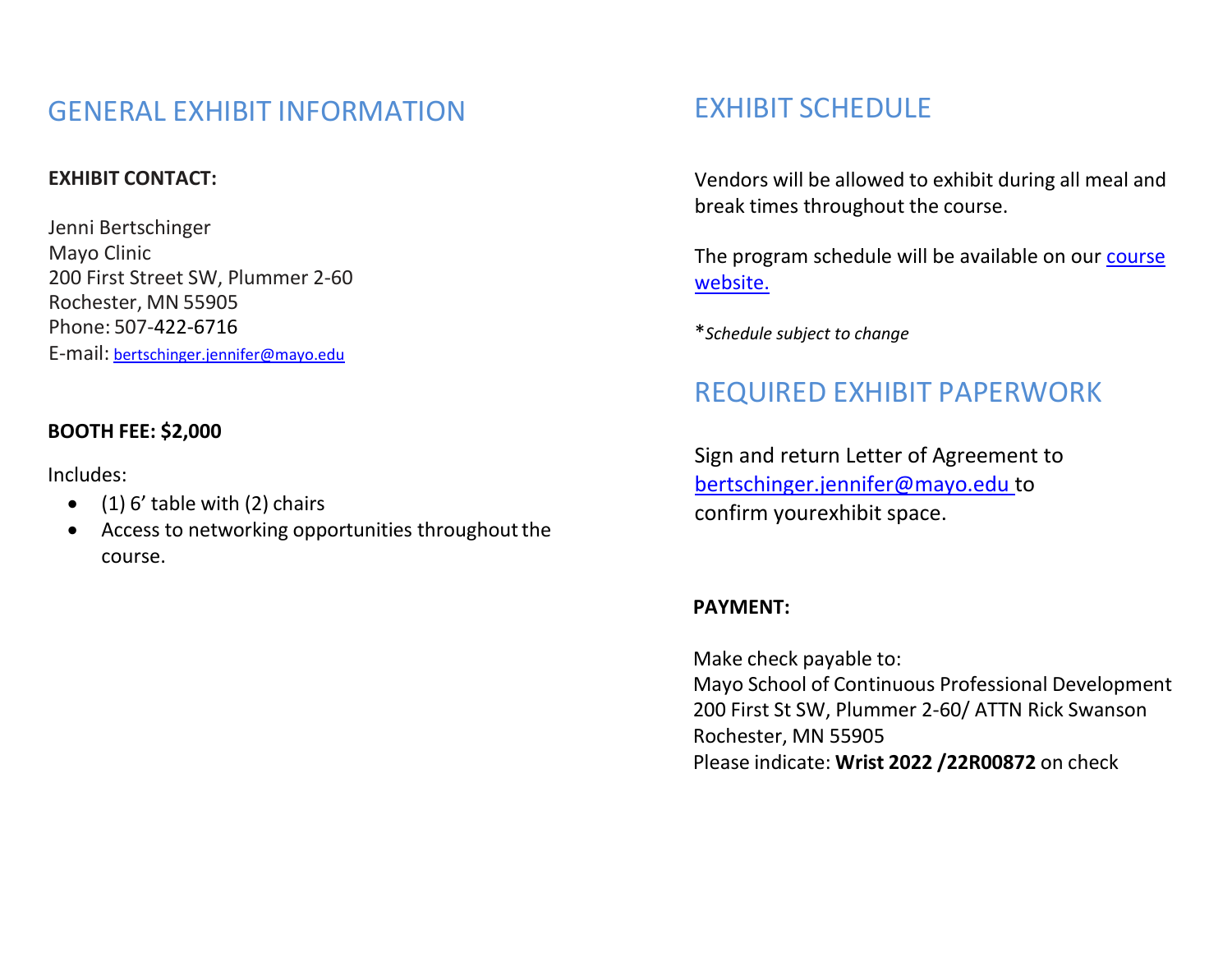

### **Mayo Clinic School of Continuous Professional Development (MCSCPD) Sponsorship Agreement**

| <b>Activity Title</b>  | Controversies in Wrist Surgery |
|------------------------|--------------------------------|
| <b>Activity Number</b> | 22R00872                       |
| Location               | Rochester, Minnesota           |
| Dates                  | April 7-10, 2022               |

#### Agreement between ACCREDITED PROVIDER: Mayo Clinic College of Medicine and Science – MCSCPD AND:

| <b>Company Name</b>                        |                      |          |  |
|--------------------------------------------|----------------------|----------|--|
| (as it should appear on printed materials) |                      |          |  |
| <b>Sponsoring Company Contact Name</b>     |                      |          |  |
| Address                                    |                      |          |  |
| Telephone                                  |                      |          |  |
| Email                                      |                      |          |  |
|                                            |                      |          |  |
| <b>Sponsorship Levels</b>                  |                      |          |  |
| Reception                                  |                      | \$15,000 |  |
| <b>Educational Forum</b>                   |                      | \$10,000 |  |
| Lunch                                      |                      | \$10,000 |  |
| Coffee Break                               |                      | \$7,500  |  |
| <b>Product Theater</b>                     |                      | \$5,000  |  |
| Exhibit - Booth                            |                      | \$2,000  |  |
|                                            | <b>Total Amount:</b> | \$       |  |

**NOTE**: There may be additional charges depending on the meeting location (power, internet access, etc.).

#### *TERMS AND CONDITIONS*

- EXHIBITOR agrees to abide by ACCME Standards for Commercial Support as stated at [www.accme.org: S](http://www.accme.org/)CS 4.2: "Product-promotion material or product-specific advertisement of any type is prohibited in or during CME activities. The juxtaposition of editorial and advertising material on the same products or subjects must be avoided. Live (staffed exhibits, presentations) or enduring (printed or electronic advertisements) promotional activities must be kept separate from CME." "For live, face-to-face CME, advertisements and promotional materials cannot be displayed or distributed in the educational space immediately before, during or after a CME activity. **Providers cannot allow representatives of Commercial Interests to engage in sales or promotional activities while in the space or place of the CME activity."**
- EXHIBITOR may only distribute educational promotional materials at their exhibit space. Distribution of noneducational items (pens, notepads, etc.), pharmaceuticals or product samples is prohibited.
- All exhibit fees associated with this activity will be given with the full knowledge of the PROVIDER. No additional payments, goods, services or events will be provided to the course director(s), planning committee members, faculty, joint provider, or any other party involved with the activity.